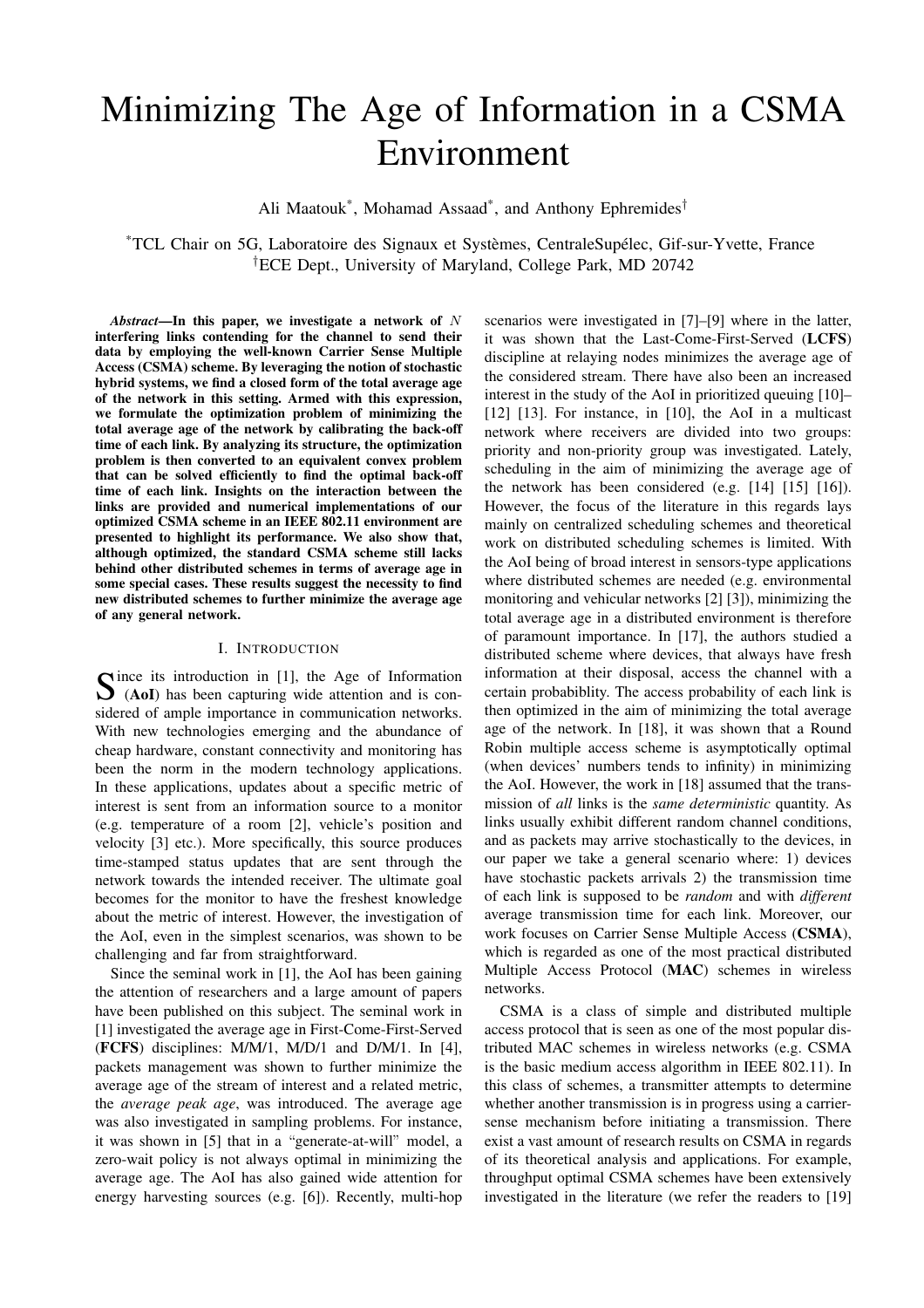for a survey). Propositions of CSMA schemes where the battery limitation of devices is taken into account has also been massively studied in previous works [20]. For example, the authors in [21] proposed a throughput optimal CSMA scheme where the energy aspect of the transmission is taken into account. With the AoI metric being relatively new, there have only been little work on CSMA in the AoI literature. More specfically, CSMA has been investigated in the framework of vehicular networks in [22]. In the aforementioned reference, the authors studied the average AoI of a vehicular network environment numerically. It was shown that the information age is minimized at an optimal operating point (optimal average back-off time) that lies between the two extremes of maximum throughput and minimum delay. However, closed form results on that optimal point was not provided. Based on the preceding, a concrete theoretical analysis to find the optimal back-off time remains an open question. This motivated our work where we first leverage the notion of Stochastic Hybrid Systems (SHS) to model a CSMA environment in which  $N$ interfering links contend for the channel. Armed with these tools, we provide a closed form of the total average age of the network in function of the arrival rate, the average transmission time and the average back-off time of each link. Afterwards, we formulate our optimization problem in the aim of minimizing the total average age of the network. This problem is then shown to have an equivalent convex formulation that can be solved efficiently to find the optimal back-off time of each link. Theoretical insights on the interaction between links is then provided. After that, our proposed solution is implemented in a realistic IEEE 802.11 setting and its performance is highlighted. To the knowledge of the authors, this is the first work that provides theoretical results on the optimal back-off time of links in a CSMA setting with the aim of minimizing the total average AoI of the network. Furthermore, we take a special scenario and compare the optimized CSMA scheme to other distributed schemes in terms of average AoI. Interestingly, we show that the optimized CSMA scheme still lacks behind in terms of average AoI with respect to the other schemes. This is in contrast to the maximization of throughput literature where standard CSMA schemes were shown to achieve the maximum achievable throughput of the network when optimized [19]. Therefore, these results suggest the necessity of the foundation of new distributed schemes to further minimize the average AoI in any general network.

The paper is organized as follows: Section II presents the system model. Section III provides the theoretical findings on the average age and the optimization problem in question. Section IV lays out the numerical results that corroborate the theoretical findings while Section V concludes the paper.

#### II. SYSTEM MODEL

We consider in our paper  $N$  links (transmitter-receiver pairs) sharing the medium of transmission. The transmitter side of each link send status updates to its corresponding monitor. However, due to interference, only one link can be active at each time instant. We suppose that the packets

arrival at each transmitter  $k$  is exponentially distributed with a rate of  $\lambda_k$ . The transmission time of the packets is assumed to be exponentially distributed with an average channel holding time of  $\frac{1}{H_k}$ . We forgo queuing in this network; each transmitter keeps at most one packet in its system. Upon a new arrival of a packet to transmitter  $k$ , the packet of transmitter  $k$  that is currently available (or being served) is preempted and discarded<sup>1</sup>. This setting is motivated by the fact that a preemptive M/M/1/1 scenario was shown to minimize the average age in the case of exponential transmission time [9]. Moreover, this model is useful in realistic scenarios (e.g. congested wireless network) as the service time would be dominated by the MAC access delay [24].

This paper focuses on a network where links employ CSMA to access the channel. In this class of schemes, a transmitter in the network listens to the medium before proceeding to the transmission. More specifically, a transmitter waits for a certain duration of time before transmitting, called the *back-off* time. While waiting, it keeps sensing the environment to spot any conflicting transmission. If an interfering transmission is spotted, the transmitter stops immediately its back-off timer and waits for the medium to be free to resume it. We suppose that the chosen back-off timer of link  $k$  is exponentially distributed with an average of  $\frac{1}{R_k}$ . It is worth mentioning that exponentially distributed back-off timers were shown to be throughput optimal (i.e. can achieve the capacity region of the network [21] [25]). In the following, we adopt the standard idealized CSMA assumptions [25]:

- The problem of *hidden nodes* does not exist
- Sensing is considered instantaneous, there is no sensing delay

The first condition is satisfied in realistic scenarios if the range of carrier-sensing is large enough. On the other hand, the second condition is violated in practical systems due to the time needed for a receiver to detect the radio signals. However, this condition simplifies the mathematical model, making it tractable, which can be a starting point before investigating the cases where this condition is violated. In fact, with these idealized CSMA settings and the continuous nature of the back-off timer, collisions become mathematically impossible. This leads us to capture the essence of the scheduling problem in question without being concerned about the contention resolution problem. We'll discuss in Section III-C how the present work and analysis can be easily extended to the case where contention resolution is involved and we will provide implementation considerations in IEEE 802.11 networks.

In this scenario, the instantaneous age of information at the receiver (monitor) of link  $k$  at time instant  $t$  is defined

<sup>&</sup>lt;sup>1</sup>We assume that a transmitter that captures the medium sends a "fake" update (i.e. a packet with the same time stamp as the previously transmitted packet) if its buffer is empty [23]. This will make the mathematical model more tractable as it will eliminate the necessity to monitor the buffer status of each link. Therefore, the performance achieved in our model consitutes an upperbound for the total average age when compared to the case where only links with available packets compete for the channel. It is worth noting that the gap between the two scenarios vanishes as traffic intensity increases.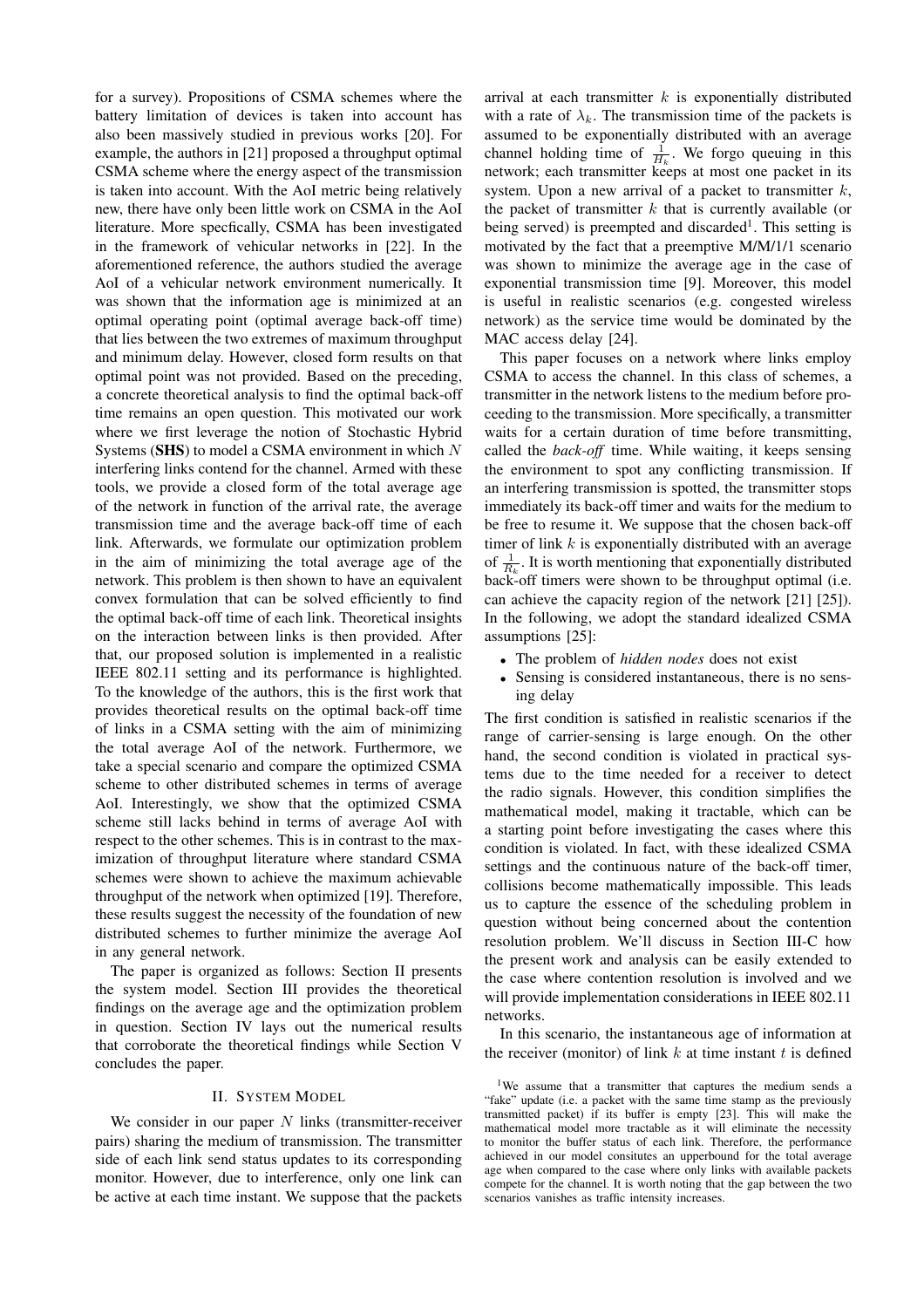as:

$$
\Delta_k(t) = t - U_k(t) \tag{1}
$$

where  $U_k(t)$  is the time stamp of the last successfully received packet by the receiver side of link k. Clearly the evolution of the age will depend on the arrival process of each link, along with the time spent to capture the medium (back-off mechanism) and the transmission time. The ultimate goal therefore consists of minimizing the total average age of the network that is defined as:

$$
\overline{\Delta} = \sum_{k=1}^{N} \overline{\Delta}_k = \sum_{k=1}^{N} \lim_{\tau \to \infty} \frac{1}{\tau} \int_0^{\tau} \Delta_k(t) dt \qquad (2)
$$

### III. THEORETICAL ANALYSIS

#### *A. Preliminaries on SHS*

The standard approach to calculate the average age throughout the literature is a graphical one which revolves around decomposing the area below the curve of the instantaneous age to multiple trapezoids and calculating each of their area [1]. However, this approach can be quite challenging in queuing systems where packets can be dropped (i.e lossy systems) [24]. We therefore adopt the SHS approach to model and calculate the total average of the system in question [23]. The SHS approach consists of modeling the system through the states  $(q(t), x(t))$  where  $q(t) \in \mathbb{Q}$  is a discrete process that captures the evolution of the system in question while  $x(t) \in \mathbb{R}^{2N}$  is a continuous process that captures the evolution of the age process of each link  $k$  at the monitor along with the packet present in the system at each link  $k$ . More specifically:

$$
\boldsymbol{x}(t) = [x_0(t), x_1(t), \dots, x_{2N-2}(t), x_{2N-1}(t)] \quad (3)
$$

where:

$$
\begin{cases} x_{2k}(t) & \text{Age of link k+1 at the monitor } 0 \le k \le N-1\\ x_{2k+1}(t) & \text{Age of the packet at link k+1 } 0 \le k \le N-1 \end{cases}
$$

For completeness, we *briefly* describe the idea of SHS and we refer the readers to [23] for a more in-depth discussion.

The discrete process  $q(t)$  is a Markov process that can be represented graphically by a Markov chain  $(\mathbb{Q}, \mathbb{L})$  in which each state  $q \in \mathbb{Q}$  is a vertex in the chain and each transition<sup>2</sup>  $l \in \mathbb{L}$  is a directed edge  $(q_l, q'_l)$  with a transition rate  $\lambda^{(l)}\delta_{q_l,q(t)}$  where the Kronecker delta function assures that this transition  $l$  can only take place when the discrete process  $q(t)$  is equal to  $q_l$ . For each state  $q$ , we define the incoming and outgoing transitions sets respectively as:

$$
\mathbb{L}'_q = \{l \in \mathbb{L} : q'_l = q\} \quad \mathbb{L}_q = \{l \in \mathbb{L} : q_l = q\} \tag{4}
$$

The interest in SHS comes from the fact that the discrete process transitions will result in a reset mapping in the continuous process. More specifically, when a transition  $l$ takes place, the discrete process jumps to another state  $q_l'$ and a discontinuous jump in the continuous process  $x' =$  $xA_l$  is induced. The matrix  $A_l \in \mathbb{R}^{2N} \times \mathbb{R}^{2N}$  is referred to as the transition reset maps. Finally, at each state  $q \in$ Q, the continuous process evolves through the following

differential equation  $\dot{x} = b_q$  where  $b_q^k$  is a binary element that is equal to 1 if the age process  $x_k$  increases at a unit rate when the system is in state q and is equal to 0 if it keeps the same value.

To calculate the average age of the system through SHS, the following quantities for each state  $q \in \mathbb{Q}$  need to be defined:

$$
\pi_q(t) = \mathbb{E}[\delta_{q,q(t)}] = P(q(t) = q)
$$
\n(5)

$$
\boldsymbol{v}_q(t) = [v_{q0}(t), \dots, v_{q2N}(t)] = \mathbb{E}[\boldsymbol{x}(t)\delta_{q,q(t)}] \quad (6)
$$

where  $\pi_q(t)$  is the Markov chain's state probability and  $v<sub>q</sub>(t)$  denotes the correlation between the age process and the discrete state of the system  $q$ . One of the key assumption is that the Markov chain  $q(t)$  is ergodic and therefore we can define the steady state probability vector  $\overline{\pi}$  as the solution to the following equations:

$$
\overline{\pi}_q \left( \sum_{l \in \mathbb{L}_q} \lambda^{(l)} \right) = \sum_{l \in \mathbb{L}'_q} \lambda^{(l)} \overline{\pi}_{q_l} \quad q \in \mathbb{Q} \tag{7}
$$

$$
\sum_{q \in \mathbb{Q}} \overline{\pi}_q = 1 \tag{8}
$$

As it has been shown in [23], the correlation vector  $v_a(t)$ converges in this case to a limit  $\overline{v}_q$  such that:

$$
\overline{v}_q(\sum_{l\in\mathbb{L}_q}\lambda^{(l)})=b_q\overline{\pi}_q+\sum_{l\in\mathbb{L}'_q}\lambda^{(l)}\overline{v}_{q_l}A_l\quad q\in\mathbb{Q}\quad (9)
$$

Based on this, we can deduce that  $\mathbb{E}[x_{2k}]$  =  $\lim_{t \to +\infty} \mathbb{E}[x_{2k}(t)] = \lim_{t \to +\infty} \sum_{a \in \mathbb{C}}$  $\sum_{q\in\mathbb{Q}}\mathbb{E}[x_{2k}(t)\delta_{q,q(t)}]$  $=$  $\sum$  $\sum_{q \in \mathbb{Q}} \overline{v}_{q2k} \ \forall k \in \{0, \ldots, N-1\}.$ 

Based on the aforementioned results from [23] and as the ultimate goal is to calculate the average age at the monitor of each link  $k$ , we present the following theorem that summarizes all what have been previously stated:

Theorem 1. *When the Markov chain* q(t) *is ergodic and admits*  $\bar{\pi}$  *as stationary distribution, if we can find a solution for eq. (9), then the average age at the monitor of link*  $k \ \forall k \in \{1, \ldots, N\}$ *, is:* 

$$
\overline{\Delta}_k = \sum_{q \in \mathbb{Q}} \overline{v}_{q2(k-1)} \tag{10}
$$

#### *B. Average age calculation*

In order to simplify the average age calculations, we forgo studying the age process of all links simultaneously. Instead, we examine a link of interest  $i$  and calculate its average age by considering the network from its perspective. In this case, we define the discrete states set  $\mathbb{O} =$  $\{0, 1, 2, \ldots, N\}$  where  $q(t) = k$  if link k has captured the channel and started transmission at time t while  $q(t) = 0$ if the channel is idle at time  $t$ . The continuous-time state process is defined as  $x(t) = [x_0(t), x_1(t)]$  where  $x_0(t)$  is the age of the link of interest  $i$  at the monitor at time  $t$  and  $x_1(t)$  is the age of the packet in the system of link i at time t. Our goal becomes to apply Theorem 1 to conclude the vectors  $\overline{v}_q = [\overline{v}_{q0}, \overline{v}_{q1}] \ \forall q \in \mathbb{Q}$  that will allow us to calculate the average age of the link of interest i.

 $2$ It is worth mentioning that unlike a typical continuous-time Markov chain, the chain  $(\mathbb{Q}, \mathbb{L})$  may include self-transitions where a reset of the continuous process  $x$  takes place but the discrete state remains the same.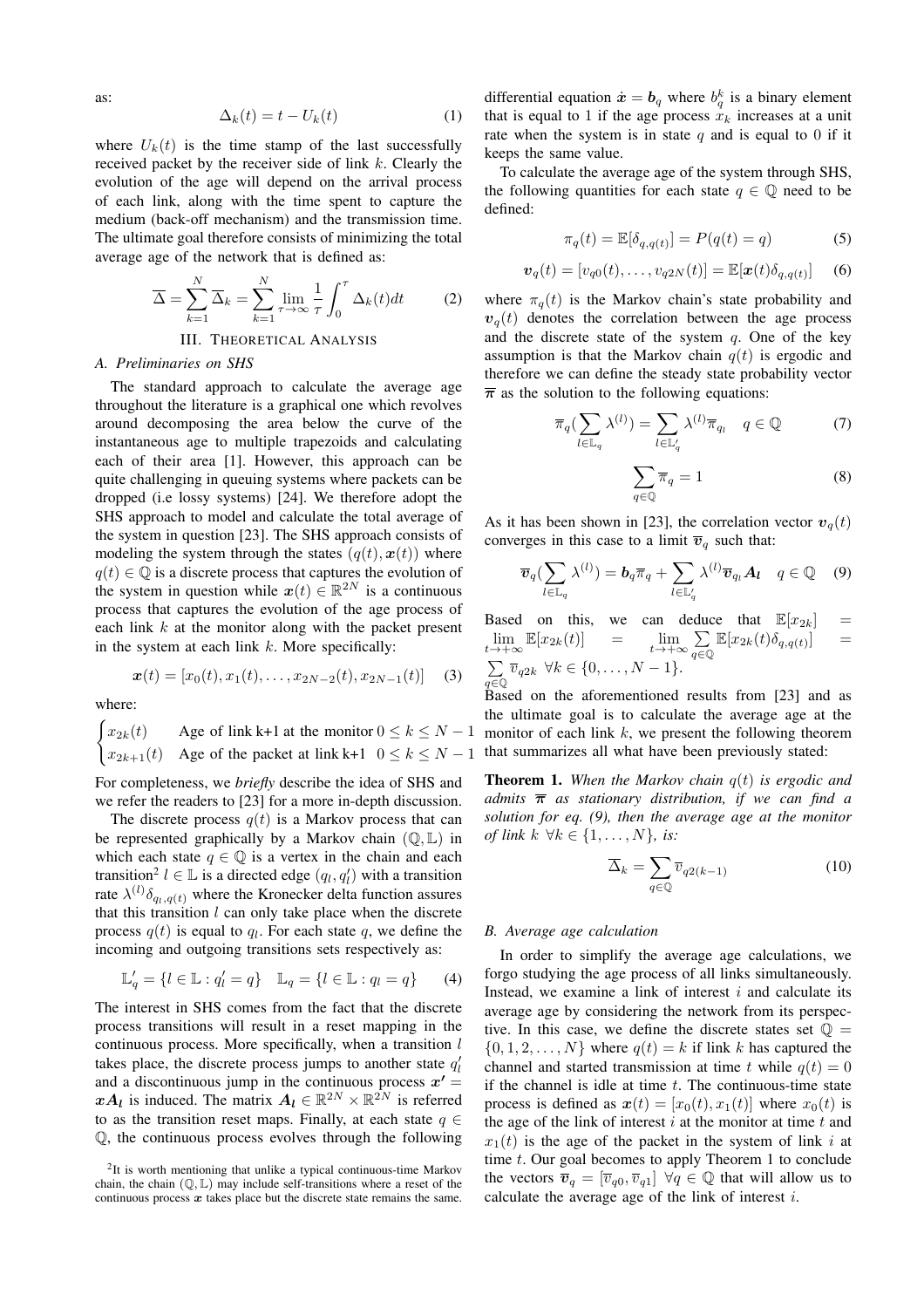To proceed towards our goal, we summarize the transitions between the discrete states and the reset maps they induce on the age process  $x(t)$  in this table:

| l              | $q_l \rightarrow q'_l$ | $\lambda^{(l)}$              | $xA_l$       | $A_l$                                                               | $\bm{v}_{q_l}\bm{A_l}$ |
|----------------|------------------------|------------------------------|--------------|---------------------------------------------------------------------|------------------------|
| $\mathbf{1}$   | $0 \rightarrow 1$      | $R_1$                        | $[x_0,x_1]$  | $\left[\begin{smallmatrix} 1 & 0 \\ 0 & 1 \end{smallmatrix}\right]$ | $[v_{00}, v_{01}]$     |
| $\overline{2}$ | $0 \rightarrow 2$      | $R_2$                        | $ x_0, x_1 $ | $\left[\begin{smallmatrix} 1 & 0 \\ 0 & 1 \end{smallmatrix}\right]$ | $[v_{00}, v_{01}]$     |
|                |                        | $\sim$                       |              |                                                                     |                        |
| $N_{-}$        | $0 \to N$              | $R_N$                        | $[x_0,x_1]$  | $\left[\begin{smallmatrix}1&0\\0&1\end{smallmatrix}\right]$         | $ v_{00}, v_{01} $     |
| $N+1$          | $1 \rightarrow 0$      | $H_1$                        | $[x_0,x_1]$  | $\left[\begin{smallmatrix} 1 & 0 \\ 0 & 1 \end{smallmatrix}\right]$ | $ v_{10}, v_{11} $     |
| $N+2$          | $2 \rightarrow 0$      | $H_2$                        | $ x_0, x_1 $ | $\begin{bmatrix} 1 & 0 \\ 0 & 1 \end{bmatrix}$                      | $[v_{20}, v_{21}]$     |
|                |                        | $\mathcal{L}_{\mathrm{max}}$ |              | $\mathcal{L}(\mathcal{L})$                                          |                        |
| $N+i$          | $i \rightarrow 0$      | $H_i$                        | $ x_1,x_1 $  | $\left[\begin{smallmatrix} 0 & 0 \\ 1 & 1 \end{smallmatrix}\right]$ | $[v_{i1}, v_{i1}]$     |
|                |                        |                              |              |                                                                     |                        |
| $2N_{-}$       | $N\rightarrow 0$       | $H_N$                        | $ x_0, x_1 $ | $\left[\begin{smallmatrix}1&0\\0&1\end{smallmatrix}\right]$         | $[v_{N0}, v_{N1}]$     |
| $2N+1$         | $0 \rightarrow 0$      | $\lambda_i$                  | $[x_0,0]$    | $[\begin{smallmatrix} 1 & 0 \\ 0 & 0 \end{smallmatrix}]$            | $[v_{00}, 0]$          |
| $2N+2$         | $1 \rightarrow 1$      | $\lambda_i$                  | $[x_0, 0]$   | $\left[\begin{smallmatrix}1&0\\0&0\end{smallmatrix}\right]$         | $[v_{10}, 0]$          |
|                |                        |                              |              | $\mathcal{L}^{\text{max}}_{\text{max}}$                             |                        |
| $3N+1$         | $N \to N$              | $\lambda_i$                  | $[x_0,0]$    | $\left[\begin{smallmatrix} 1 & 0 \\ 0 & 0 \end{smallmatrix}\right]$ | $ v_{N0},0 $           |

TABLE I: Stochastic Hybrid System Description

In the following, we elaborate on the transitions reported in Table I:

- 1) The first set of transitions spanning from  $l = 1$  till  $l = N$  corresponds to the case where link k captures the channel. The rate of each of these transitions  $l = k$  is  $R_k$ . Capturing the channel have no effect on the age process at the monitor of the link of interest  $i$  nor on the packet in the system and the age process vector therefore stays the same without any reset  $x' = xA_l = x$ .
- 2) The second set of transitions spanning from  $l = N +$ 1 till  $l = 2N$  corresponds to the case where link k releases the channel upon a successful transmission. As it can be seen, a successful transmission of any packet belonging to links  $k \neq i$  will not result in any reset of the age process  $x$ . On the other hand, for the transition  $l = N + i$ , the age process at the monitor of link  $i$  resets to the age of the packet that was delivered  $x_1$ . As it has been previously explained in the paper, to avoid tracking the buffer status of link *i*, we suppose a "fake" update is generated with the same age of the previously transmitted packet  $x_1$  and therefore  $x'_1 = x_1$ .
- 3) The final set of transitions spanning from  $l = 2N+1$ till  $l = 3N + 1$  corresponds to a new packet arrival for link  $i$ . This new packet will replace the packet that is already in the system that is currently being served or waiting to be served. In other words, the new packet arrival will keep the same age at the monitor  $x_0$  but will reset the age of the system's packet at link  $i$  to 0.

As for the differential equations governing the evolution of the age process in each discrete state, we have that in each state  $q \in \mathbb{Q}$ , both  $x_0(t)$  and  $x_1(t)$  increase at a unit rate:

$$
\boldsymbol{b}_q = [1 \ 1] \quad \forall q \in \mathbb{Q} \tag{11}
$$



Fig. 1: Illustration of the stochastic hybrid systems Markov chain

To proceed with applying Theorem 1, we first have to find the stationary distribution of the Markov Chain that models the transitions reported in Table I. For this purpose, we provide the following proposition:

**Proposition 1.** The continuous time Markov chain is irreducible, time-reversible and admits  $\overline{\pi}(k; \mathbf{R})$  as stationary distribution for any feasible state  $0 \leq k \leq N$  where:

$$
\begin{cases}\n\overline{\pi}(0; \mathbf{R}) = \frac{1}{C(\mathbf{R})} \\
\overline{\pi}(k; \mathbf{R}) = \frac{\frac{R_k}{R_k}}{C(\mathbf{R})} \qquad k = 1, \dots, N\n\end{cases}
$$
\n(12)

and  $C(\mathbf{R})$  is a normalization factor that is equal to:

$$
C(\mathbf{R}) = 1 + \sum_{k=1}^{N} \frac{R_k}{H_k}
$$
 (13)

*Proof:* It is sufficient to  $\overline{s}$ how that the preceding distribution verifies the detailed balance equations [26]. Consider the two states 0 and  $k$ : we have from (12) that  $\frac{\overline{\pi}_k}{\overline{\pi}_0} = \frac{R_k}{H_k}$  which is exactly the detailed balance equation between states 0 and k. This holds for any of the states k and therefore the proof is complete.

**Theorem 2.** In the aforementioned system, the average age of the system is:

$$
\overline{\Delta}(\mathbf{R}) = \sum_{k=1}^{N} \frac{1}{\lambda_k} - \sum_{k=1}^{N} \frac{1}{H_k} + N \frac{\sum_{k=1}^{N} \frac{R_k}{H_k^2}}{C(\mathbf{R})} + C(\mathbf{R}) (\sum_{k=1}^{N} \frac{1}{R_k})
$$
(14)

Proof: By considering the stationary distribution reported in Proposition 1 and both the transitions of Table I and the differential equation vector of  $(11)$ , we can apply Theorem 1 to find the vector  $\overline{v}_q = [\overline{v}_{q0}, \overline{v}_{q1}] \ \forall q \in \mathbb{Q}$ . By doing so, we end up with the following set of equations:

$$
\overline{v}_{00}(\sum_{k=1}^{N} R_{k}) = \overline{\pi}_{0} + \sum_{\substack{k=1\\k \neq i}}^{N} H_{k} \overline{v}_{k0} + H_{i} \overline{v}_{i1}
$$
 (15)

$$
\overline{v}_{01}(\lambda_i + \sum_{k=1}^{N} R_k) = \overline{\pi}_0 + \sum_{\substack{k=1\\k \neq i}}^{N} H_k \overline{v}_{k1} + H_i \overline{v}_{i1} \qquad (16)
$$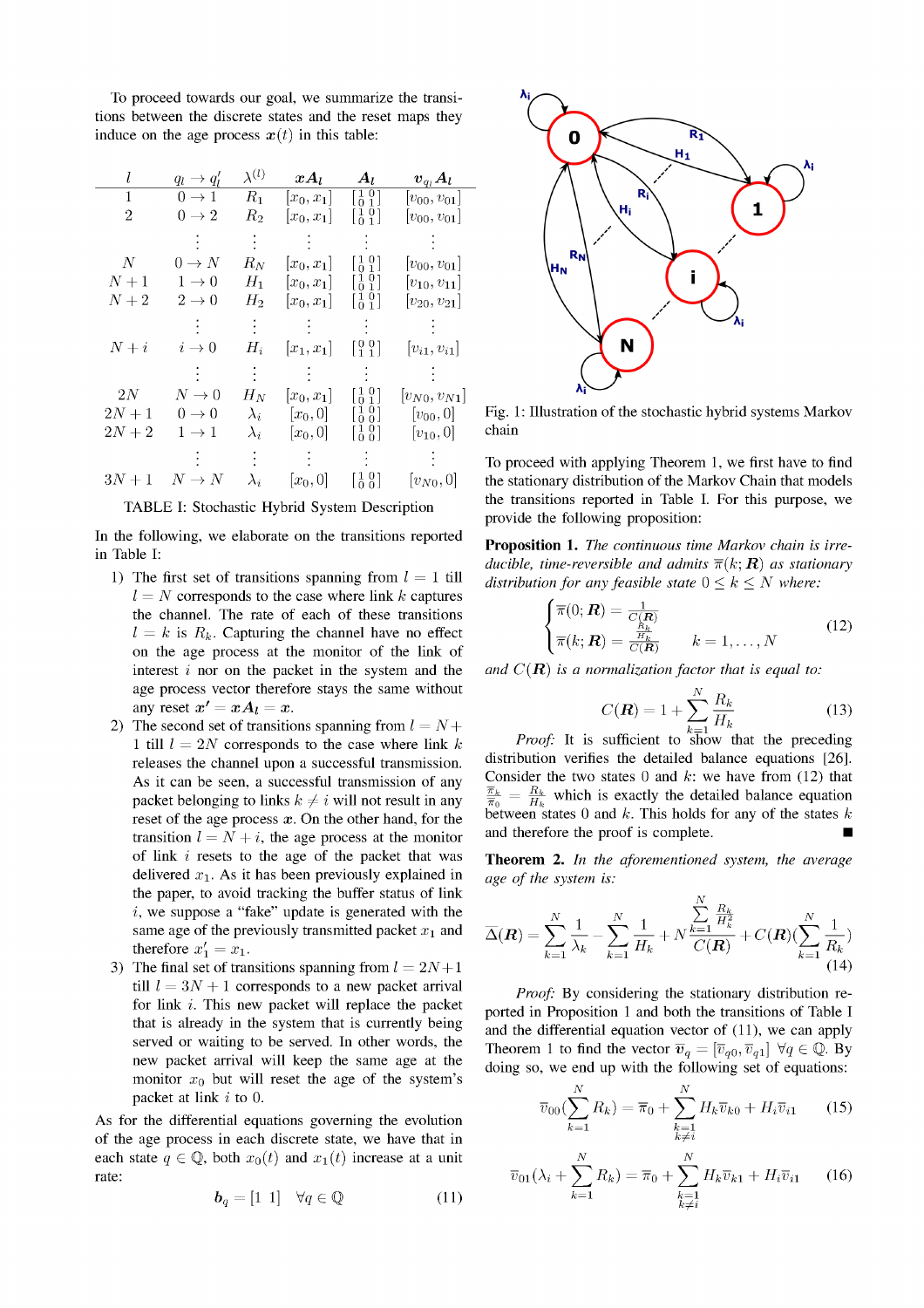$$
\overline{v}_{k0}(H_k) = \overline{\pi}_k + R_k \overline{v}_{00} \qquad k = 1, \dots, N \qquad (17)
$$

$$
\overline{v}_{k1}(\lambda_i + H_k) = \overline{\pi}_k + R_k \overline{v}_{01} \qquad k = 1, \dots, N \quad (18)
$$

As previously stated in Theorem 1, the average age of the link of interest  $i$  is  $\overline{\Delta}_i(\boldsymbol{R})=\sum^{N}$  $\sum_{k=0}$   $\overline{v}_{k0}$ . The first step to solve this set of  $2N + 2$  equations consists of calculating  $\overline{v}_{01}$ . From the  $N$  equations presented in (18), we can conclude that  $\overline{v}_{k1} = \frac{\overline{\pi}_k}{\lambda_i + H_k} + \frac{R_k \overline{v}_{01}}{\lambda_i + H_k} \quad \forall k = 1, \dots, N$ . By replacing these values in (16), we can conclude that:

$$
\overline{v}_{01} = \frac{\overline{\pi}_0 + \sum_{k=1}^{N} \frac{H_k \overline{\pi}_k}{\lambda_i + H_k}}{\lambda_i + \sum_{k=1}^{N} R_k (1 - \frac{H_k}{\lambda_i + H_k})}
$$
(19)

Knowing that  $\overline{v}_{i1} = \frac{\overline{\pi}_i}{\lambda_i + H_i} + \frac{R_i \overline{v}_{01}}{\lambda_i + H_i}$ , we can therefore proceed to compute  $\overline{v}_{00}$  using (15):

$$
\overline{v}_{00} = \frac{1 - \overline{\pi}_i + \frac{H_i \overline{\pi}_i}{\lambda_i + H_i}}{R_i} + \frac{(\frac{H_i}{\lambda_i + H_i})(\overline{\pi}_0 + \sum_{k=1}^N \frac{H_k \overline{\pi}_k}{\lambda_i + H_k})}{\lambda_i + \sum_{k=1}^N R_k (1 - \frac{H_k}{\lambda_i + H_k})}
$$
(20)

The next step consists of using the results of (12). By replacing  $\overline{\pi}_k$   $0 \leq k \leq N$  by their values and after algebraic manipulations, we get that:

$$
\overline{v}_{00} = \frac{1}{R_i} + \frac{1}{C(R)} \left( \frac{1}{\lambda_i} - \frac{1}{H_i} \right) \tag{21}
$$

Next, we know that  $\overline{\Delta}_i(R) = \overline{v}_{00} + \sum^N$  $\sum_{k=1}$   $\overline{v}_{k0}$ . By using the N equations of (17), we get that  $\sum_{i=1}^{N}$  $\sum_{k=1}^N \overline{v}_{k0} = \sum_{k=1}^N$  $k=1$  $\frac{\overline{\pi}_k}{H_k}$  +  $\overline{v}_{00}(C(\boldsymbol{R}) - 1)$  and the average age of the link of interest  $i$  is therefore:

$$
\overline{\Delta}_i(\boldsymbol{R}) = \frac{C(\boldsymbol{R})}{R_i} + \frac{1}{\lambda_i} - \frac{1}{H_i} + \frac{\sum\limits_{k=1}^N \frac{R_k}{H_k^2}}{C(\boldsymbol{R})}
$$
(22)

These results are general and hold for any link  $i$  in the network. Therefore, by summing over all the links  $i$ , the total average age of the network can be concluded.

#### *C. Contention Resolution*

In realistic scenarios, the sensing delay cannot be neglected and therefore the back-off time is chosen as a multiple of mini-slots where the duration of the mini-slot  $T_{slot}$  is dictated by physical limitations such as propagation delay (the time necessary for the receiver to detect the radio signals). In fact, link  $k$  picks a random back-off time uniformly distributed from the range  $[0, W_k - 1]$  where  $W_k$  is referred to as the Contention Window (CW) of link  $k$ . In this case, the average back-off time becomes  $T_{slot} \frac{W_k-1}{2}$ . Knowing that our proposed analysis assumes an average back-off time of  $\frac{1}{R_k}$ , we therefore choose a contention window such that:

$$
W_k = \frac{2}{T_{slot}R_k} + 1\tag{23}
$$

In order to have a reasonably low collision probabilities, we proceed to lowerbound the contention window of each link by a sufficiently high enough minimal contention window  $W_0$  (i.e.  $W_k \geq W_0 \ \forall k$ ). By doing so, collisions can be ignored and the performance of the scheme coincides with the idealized CSMA settings. This can be thought to be similar to the well-known Binary Exponential Back-off (BEB) mechanism in IEEE 802.11 where the contention window is increased to avoid collisions in the network. However in our approach, unlike the latter, a successful transmission will not reset the contention window to its initial value but rather keep the same *sufficiently high* CW value in the aim of avoiding collisions between links. Consequently, to include the contention resolution aspect of the CSMA in our analysis, it is enough to upperbound the back-off rate  $R_k$  of each link by:

$$
R_{UB} = \frac{2}{(W_0 - 1)T_{slot}}
$$
 (24)

#### *D. Average age minimization*

The ultimate goal of the work is to optimize the average back-off time of each link in a way to minimize the total average age of the network. We can therefore formulate our optimization problem as follows:

minimize 
$$
\sum_{k=1}^{N} \frac{1}{\lambda_k} - \sum_{k=1}^{N} \frac{1}{H_k} + N \frac{\sum_{k=1}^{N} \frac{R_k}{H_k^2}}{C(R)} + C(R) (\sum_{k=1}^{N} \frac{1}{R_k})
$$
subject to  $0 \le R_k \le R_{UB}$   $k = 1, ..., N$  (25)

Remark 1. *An important thing we notice is the fact that the total average age depends on the arrival rate of each link solely through the term*  $\sum_{k=1}^{N} \frac{1}{\lambda_k}$ *. This means that the optimization of the average back-off timers is* independent *of the arrival rate which makes it interesting to be implemented in practice as there is no need to have any prior knowledge on the arrival rate of each link to calibrate their average back-off time.*

At a first glimpse, the problem in (25) appears to be a special case of the well-known sum of ratio problems which are generally hard to solve [27]. However, by analyzing its structure, this optimization problem can be converted into an equivalent convex problem via variable substitutions as will be depicted in the following. To put this into perspective, let us introduce the new variable  $\epsilon = \frac{1}{C(R)}$  and the variables  $f_k$  such that  $f_k = \epsilon R_k$   $\forall k$ . The optimization problem becomes:

$$
\begin{aligned}\n\text{minimize} & \sum_{f,\epsilon}^{N} \frac{1}{\lambda_k} - \sum_{k=1}^{N} \frac{1}{H_k} + N \sum_{k=1}^{N} \frac{f_k}{H_k^2} + \sum_{k=1}^{N} \frac{1}{f_k} \\
\text{subject to} & 0 \le f_k \le \epsilon R_{UB} \qquad k = 1, \dots, N \\
& \frac{1}{1 + \sum_{k=1}^{N} \frac{R_{UB}}{H_k}} \le \epsilon \le 1 \\
& \sum_{k=1}^{N} \frac{f_k}{H_k} = 1 - \epsilon\n\end{aligned} \tag{26}
$$

The formulated problem is convex in  $f = [f_1, \ldots, f_N]$  and  $\epsilon$  as the objective function is the sum of convex functions in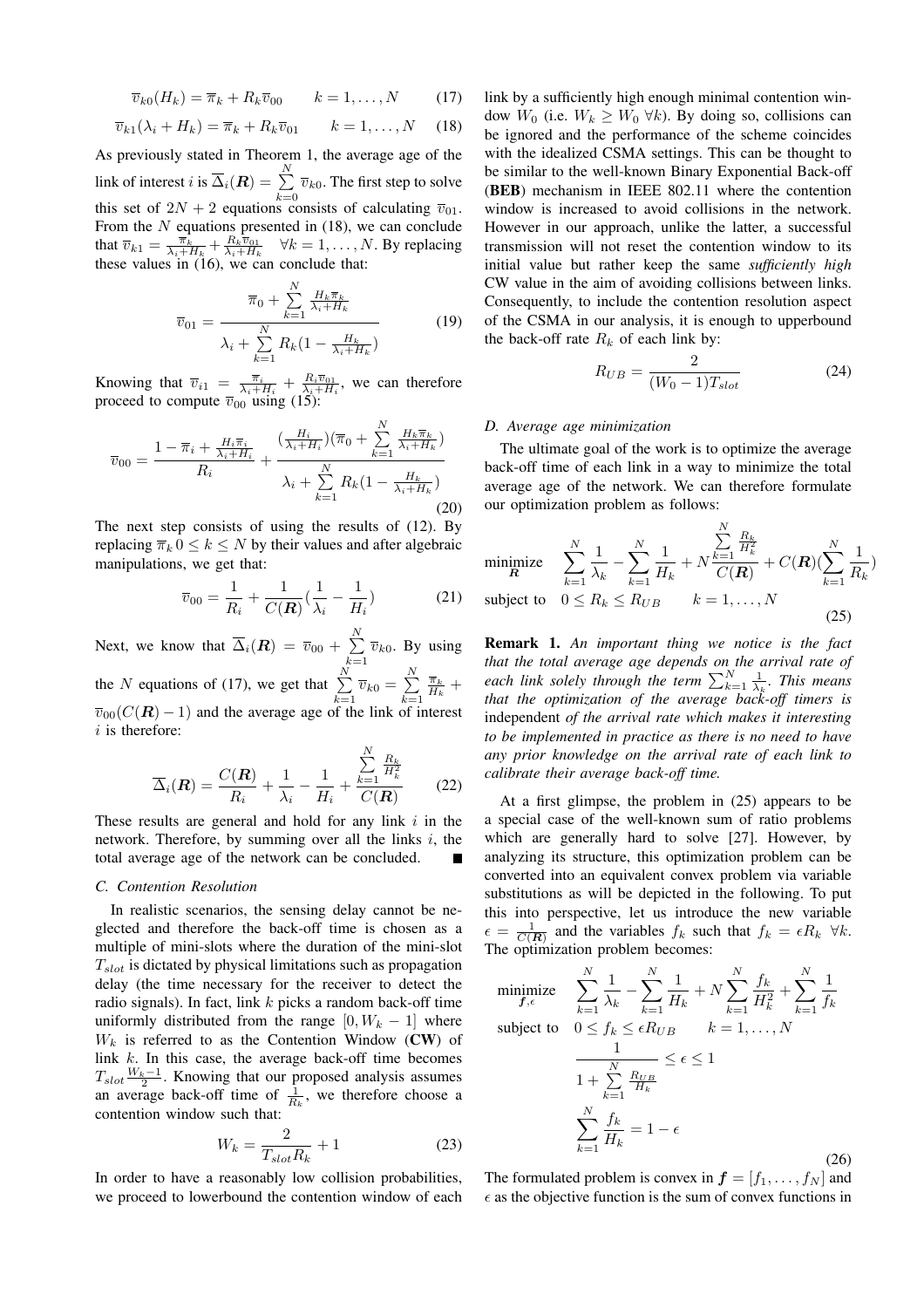$(f, \epsilon)$  and the constraints are linear. We therefore formulate the Lagrange function as follows:

$$
\mathcal{L}(\bm{f}, \epsilon, \nu, \gamma, \rho, \bm{\mu}, \bm{\eta}) = \sum_{k=1}^{N} \frac{1}{\lambda_k} - \sum_{k=1}^{N} \frac{1}{H_k} + N \sum_{k=1}^{N} \frac{f_k}{H_k^2} + \sum_{k=1}^{N} \frac{1}{f_k} + \nu(\epsilon - 1) + \gamma(\frac{1}{1 + \sum_{k=1}^{N} \frac{R_{UB}}{H_k}} - \epsilon) + \sum_{k=1}^{N} \mu_k(f_k - \epsilon R_{UB}) + \sum_{k=1}^{N} \eta_k(-f_k) + \rho(\sum_{k=1}^{N} \frac{f_k}{H_k} + \epsilon - 1)
$$
\n(27)

As the problem was shown to be convex, we formulate the Karush−Kuhn−Tucker (KKT) conditions which are sufficient for optimality in our case:

$$
\frac{N}{H_k^2} - \frac{1}{f_k^{*2}} + \mu_k^* - \eta_k^* + \frac{\rho^*}{H_k} = 0 \qquad k = 1, \dots, N \tag{28}
$$

ν ∗

$$
\rho^* + \nu^* - \gamma^* - R_{UB} \sum_{k=1}^{\infty} \mu_k^* = 0 \tag{29}
$$

$$
\gamma^* \left( \frac{1}{1 + \sum_{k=1}^N \frac{R_{UB}}{H_k}} - \epsilon^* \right) = 0 \tag{30}
$$

$$
(\epsilon^* - 1) = 0 \tag{31}
$$

$$
\mu_k^*(f_k^* - \epsilon^* R_{UB}) = 0 \qquad k = 1, \dots, N \qquad (32)
$$

$$
\eta_k^* f_k^* = 0 \qquad k = 1, ..., N \tag{33}
$$

$$
\nu^*, \gamma^* \ge 0 \qquad \mu, \eta \ge 0 \tag{34}
$$

$$
0 \le f_k^* \le \epsilon^* R_{UB} \qquad k = 1, \dots, N \tag{35}
$$

$$
\frac{1}{1 + \sum_{k=1}^{N} \frac{R_{UB}}{H_k}} \le \epsilon^* \le 1
$$
 (36)

$$
\sum_{k=1}^{N} \frac{f_k^*}{H_k} = 1 - \epsilon^* \tag{37}
$$

In the following, we find the optimal solution using the above *sufficient* optimality conditions. First we suppose that  $\nu^* > 0$ , which means that  $\epsilon^* = 1$ . Replacing this in eq. (37), and knowing that  $f_k^* \ge 0 \,\forall k$ , we get that  $f_k^* = 0 \,\forall k$ and the objective function tends to  $+\infty$  which is surely not optimal. Therefore, we can conclude that  $\nu^* = 0$ . The same argument can be used to show that  $\eta_k = 0 \forall k$ . We now suppose that  $\gamma^* > 0$ , which entails that  $\epsilon^* = \frac{1}{1 + \sum_{k=1}^N}$  $\frac{R_{UB}}{H_k}$ .

By replacing this in eq. (37), and by noting the conditions in eq. (35), we can conclude that this is only feasible when  $f_k^* = \epsilon^* R_{UB} \,\forall k$ . We replace  $f_k^*$  and  $\epsilon^*$  by their values in eq. (28) and we end up with:

$$
\mu_k^* = \frac{-\rho^*}{H_k} + \frac{\left(1 + \sum_{k=1}^N \frac{R_{UB}}{H_k}\right)^2}{R_{UB}^2} + \frac{-N}{H_k^2} \quad k = 1, \dots, N
$$
\n(38)

Using the fact that  $\mu_k^* \geq 0$ , we have the following N conditions on  $\rho^*$ :

$$
\rho^* \le \frac{H_k \left(1 + \sum_{k=1}^N \frac{R_{UB}}{H_k}\right)^2}{R_{UB}^2} - \frac{N}{H_k} \quad k = 1, ..., N \quad (39)
$$

Knowing that  $\mu_k \geq 0$ , and by using eq. (29), we can conclude that  $\rho^* \ge \gamma^* > 0$ . To proceed with this case, we define  $x = \sum_{n=1}^{N}$  $k=1$  $\frac{1}{H_k}$  and  $y = \sum_{k=1}^{N_k}$  $k=1$  $\frac{1}{H_k^2}$ . By summing eqs. (28) for all k and using the results of eq. (29), we end up with:

$$
\gamma^* = NyR_{UB} - \frac{N\left(1 + \sum_{k=1}^N \frac{R_{UB}}{H_k}\right)^2}{R_{UB}} + \rho^*(1 + xR_{UB})
$$
\n(40)

As  $\gamma^* > 0$ , the final condition on  $\rho^*$  is therefore:

$$
\rho^* > \frac{N(1 + xR_{UB})}{R_{UB}} - \frac{NyR_{UB}}{1 + xR_{UB}} \tag{41}
$$

If  $\exists \rho^*$  such that the conditions reported in eqs. (39) and (41) are verified then  $f_k^* = \epsilon^* R_{UB} \,\forall k$  and the original problem's optimal point is:  $R_k = R_{UB} \forall k$ . We will show that this is always achieved when  $H_k = H \forall k$  in the next Lemma. In the latter cases where  $\gamma^* = 0$ , this entails that there could be at least one link k such that  $f_k^* < \epsilon^* R_{UB}$ . Therefore, in this scenario, the optimal solution  $f_k^*$   $\forall k$  is such that:

$$
f_k^* = \begin{cases} \epsilon^* R_{UB} & \text{if } \mu_k^* > 0\\ \sqrt{\frac{H_k}{\frac{N}{H_k} + \rho^*}} & \text{if } \mu_k^* = 0 \end{cases}
$$
 (42)

where  $\rho^*$  and  $\epsilon^*$  verify:

$$
\rho^* = R_{UB} \sum_{k=1}^N \mu_k^*
$$
  

$$
\epsilon^* = 1 - \sum_{k=1}^N \frac{f_k^*}{H_k}
$$
 (43)

The optimal solution  $(f^*, \epsilon^*)$  of the problem in (26) can therefore be found. The optimal back-off rate of each link  $k$  can then be deduced  $R_k^* = \frac{f_k^*}{\epsilon^*} \forall k$ .

**Lemma 1.** If  $H_k = H \ \forall k$ , then  $R_k^* = R_{UB} \ \forall k$ 

*Proof:* The proof can be found in Appendix A.  $\blacksquare$ 

Remark 2. *The results of Lemma 1 are interesting as they highlight the fact that in the case where links have the same average channel holding time* <sup>1</sup> H *, no priority is given to any of the links in accessing the channel. In other words, when links have similar average channel conditions, power and packet length, then there is no need to optimize the average back-off duration of each link. In fact, it is sufficient to make all links be as aggressive on the channel as possible while making sure collisions are handled (i.e.*  $R_k = R_{UB} \forall k$ *). On the other hand, in the asymmetric average channel holding time scenario, links with a smaller average channel holding time will be given priority to access the channel by assigning to them a smaller average back-off time as will be highlighted in the next section.*

#### IV. NUMERICAL RESULTS

As pointed out in our theoretical analysis, the optimal back-off rate  $\mathbb{R}^*$  is independent of the arrival rate of each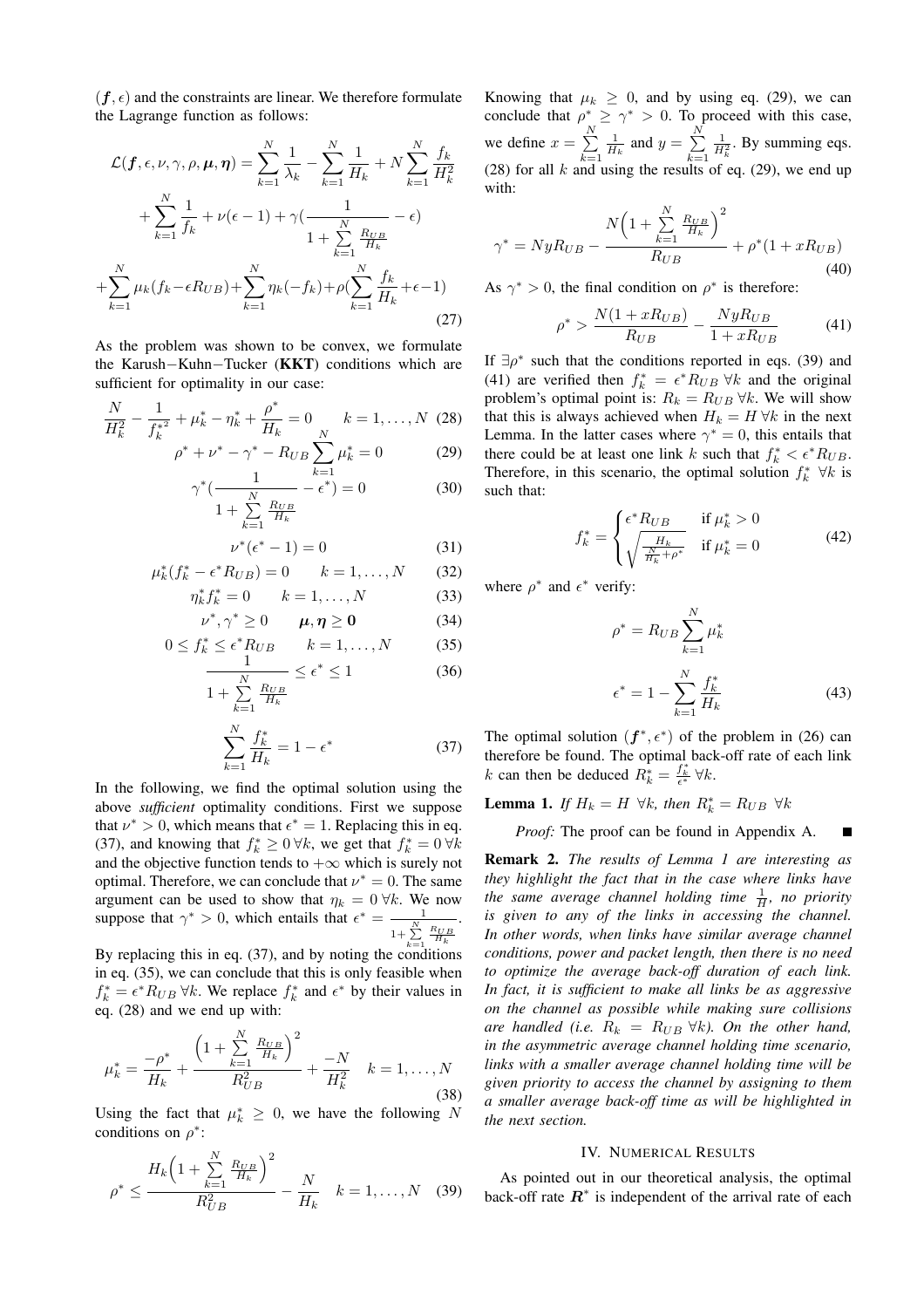link. We therefore fix the arrival rate to  $\lambda_k = 1 \ \forall k$  in the sequel.

In the first scenario, we consider 2 links with link 1 and 2 having an average channel holding time of 1 ms and 0.2 ms respectively. We have set the contention window lowerbound to  $W_0 = 16$ . The slot time is set to  $T_s = 9\mu s$ (as adopted in IEEE 802.11n) which leads to  $R_{UB} = 14.8$ . We report the total average age of the system in function of  $R_1$  and  $R_2$  in Fig. 2. The first thing we can see is that if both  $R_1$  and  $R_2$  approach zero, the total average age is high as links barely access the channel. Also, if only one of them approaches zero, the total average age grows rapidly due to starvation of that link. The optimal total average age of the network (marked in red) was achieved for  $(\overline{\Delta}^* = 4.44, R_1^* = 5.16, R_2^* = 14.8)$ . This gives us an interesting conclusion: links with a small channel holding time (faster transmission) should be given a higher priority to access the channel by increasing their aggressiveness on the channel (smaller average back-off time).



Fig. 2: Illustration of the total average age of the system in function of  $R_1$  and  $R_2$ 

In the second scenario, we consider a realistic implementation of our proposed algorithm in an IEEE 802.11 environment with a slot time of  $T_s = 9\mu s$ . We consider an access point communicating to N interfering nodes. Each link in the network has an average channel holding time of 1 ms. The access point, with knowledge of the average service time of each node, solves the convex problem in (26) and disseminate for each node its optimal backoff window. We vary the density of the nodes and adjust the contention window's lowerbound  $W_0$  accordingly. We use CVX [28] to solve the unconstrained idealized CSMA settings with no collisions and compare it with our IEEE 802.11 implementation results. We can see that the performance of our IEEE 802.11 implementation virtually coincide with the unconstrained idealized CSMA settings for low density cases. As the density of the nodes increases, a gap starts forming between the realistic IEEE 802.11 implementation and the idealized CSMA settings. This is due to the fact that as nodes' density increases, the effect of collisions will have a more severe impact on the performance. However, one can see that even for a high density environment of 8 nodes in a single collision

domain, the performance degradation with respect to the perfect idealized CSMA settings is only around 10%.



Fig. 3: The optimal total average age of the system in function of the nodes' density

In the third scenario, we aim to compare the optimized CSMA scheme to a simple Round Robin scheme (RR). As seen in Table II, the optimized CSMA outperforms the RR scheme when  $(H_1 = 0.1, H_2 = 10)$ . However, although the CSMA scheme has been optimized in the aim of minimizing the average AoI of the network, it lacks behind the RR scheme in the case of symmetrical service rate. Unlike the works in the throughput maximization literature where typical CSMA schemes were shown to achieve the maximum achievable throughput of the network when optimized [19], this is not true for the case of minimizing the AoI. This suggests that for optimizing the average AoI, new distributed schemes (e.g. modified CSMA schemes) have to be considered to achieve better age performance than the standard CSMA scheme.

| Service Rate            | $\Delta_{CSMA}$ | $\Delta_{RR}$ |
|-------------------------|-----------------|---------------|
| $(H_1 = 1, H_2 = 1)$    |                 |               |
| $(H_1 = 0.1, H_2 = 10)$ | 20.5            | 22.3          |

TABLE II: Comparison between CSMA and Round Robin

## V. CONCLUSION

In this paper, we have investigated the AoI in a CSMA environment where  $N$  links contend for the channel. Using SHS tools, we were able to find a closed form of the total average age of the network. An optimization problem with the aim of minimizing the total average age of the network was then formulated. By investigating it, an equivalent convex formulation was presented that makes finding the optimal back-off time of each link a simple task. Numerical implementations of our proposed solution in an IEEE 802.11 network were provided and its performance was highlighted in function of the nodes' density. We have also shown that, although optimized, the standard CSMA scheme still lacks behind other distributed schemes in terms of average age in some special cases. These results suggest the necessity to find new distributed schemes to further minimize the average age of any general network.